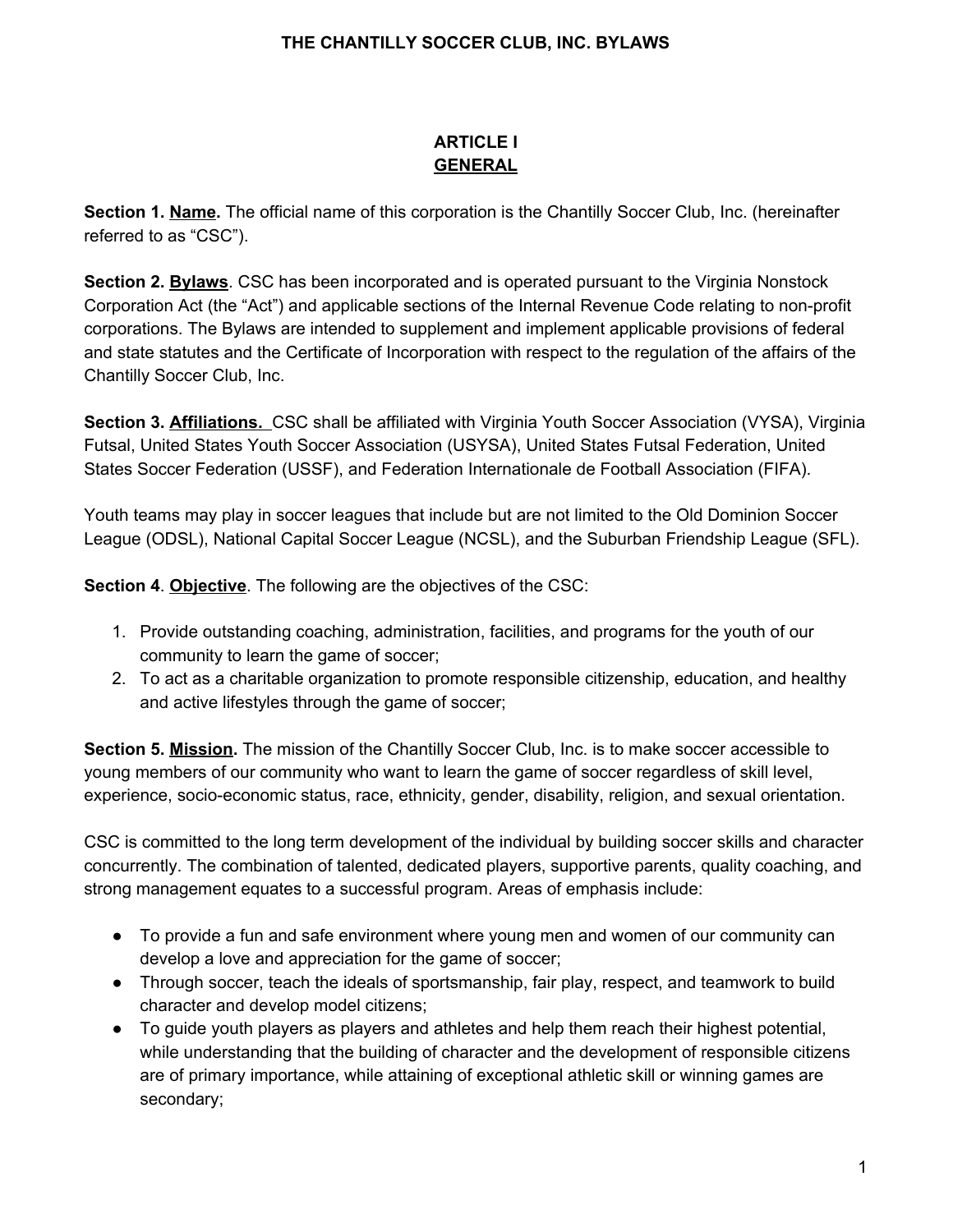- Educate member parents and provide information and resources to help them make the best decisions for their soccer playing children;
- Keep fees low through fundraisers, donations, sponsorships, and volunteerism;
- For Travel Players: to provide a highly competitive and demanding environment for players committed to playing at a higher level.
- For Recreational Players: to provide a learning environment emphasizing fun, deliberate play, and health and fitness.
- For Coaches: To provide the best environment for coaches to develop through education and mentorship in order to:
	- Succeed in becoming role models of sportsmanship, fair play, respect, and teamwork;
	- Implement the highest learning standards for youth players in the club based on the CSC Curriculum and the US Youth Soccer Player Development Model.

**Section 6. Non-profit**. CSC shall operate as a 501(c)(3) non-profit corporation and all funds expended to promote the common good and serve the area through an organized youth soccer program. CSC will always act in furtherance of an exempt activity and make certain its activities are limited to this objective.

**Section 7. Address**. The formal address of CSC for all corporate purposes whatsoever, including without limitation for receiving notices required under these Bylaws (but not for receiving legal notice and/or service of process upon CSC) is P.O. Box 222732, Chantilly, VA 20153-2732 located in Fairfax County, Virginia. The Registered Agent shall be a current officer of CSC.

### **ARTICLE II MEMBERS**

**Section 1. Members**. Members shall include one parent or legal guardian of at least one youth soccer player registered in a soccer program sponsored by CSC for the then current calendar year, in good standing, along with all the current volunteers and employees of CSC.

**Section 2. Right to Vote**. Members shall be entitled to vote only as to the election of Directors and to amend the Bylaws. Members shall not be entitled to vote on any other corporate matter.

**Section 3. Suspension or Termination.** The Board of Directors of CSC ("the Board) shall have the authority to discipline, suspend or terminate the membership of any Member if, by a ⅔ vote of Directors at a duly constituted meeting, it is determined that the conduct of such Member is not in the best interests of CSC. If the Board is to consider disciplining any Member, the Member to be disciplined shall be notified, in writing or email, at least fifteen (15) days prior to the meeting, at which such issue will be considered, of the date, time and place of the hearing and the general nature of the conduct for which discipline will be considered. The Member affected shall have the right to appear at the meeting to answer such charges, and the Member shall not be entitled to be represented by any other person at the meeting. If the Member affected fails to appear, the Board may proceed in the Member's absence.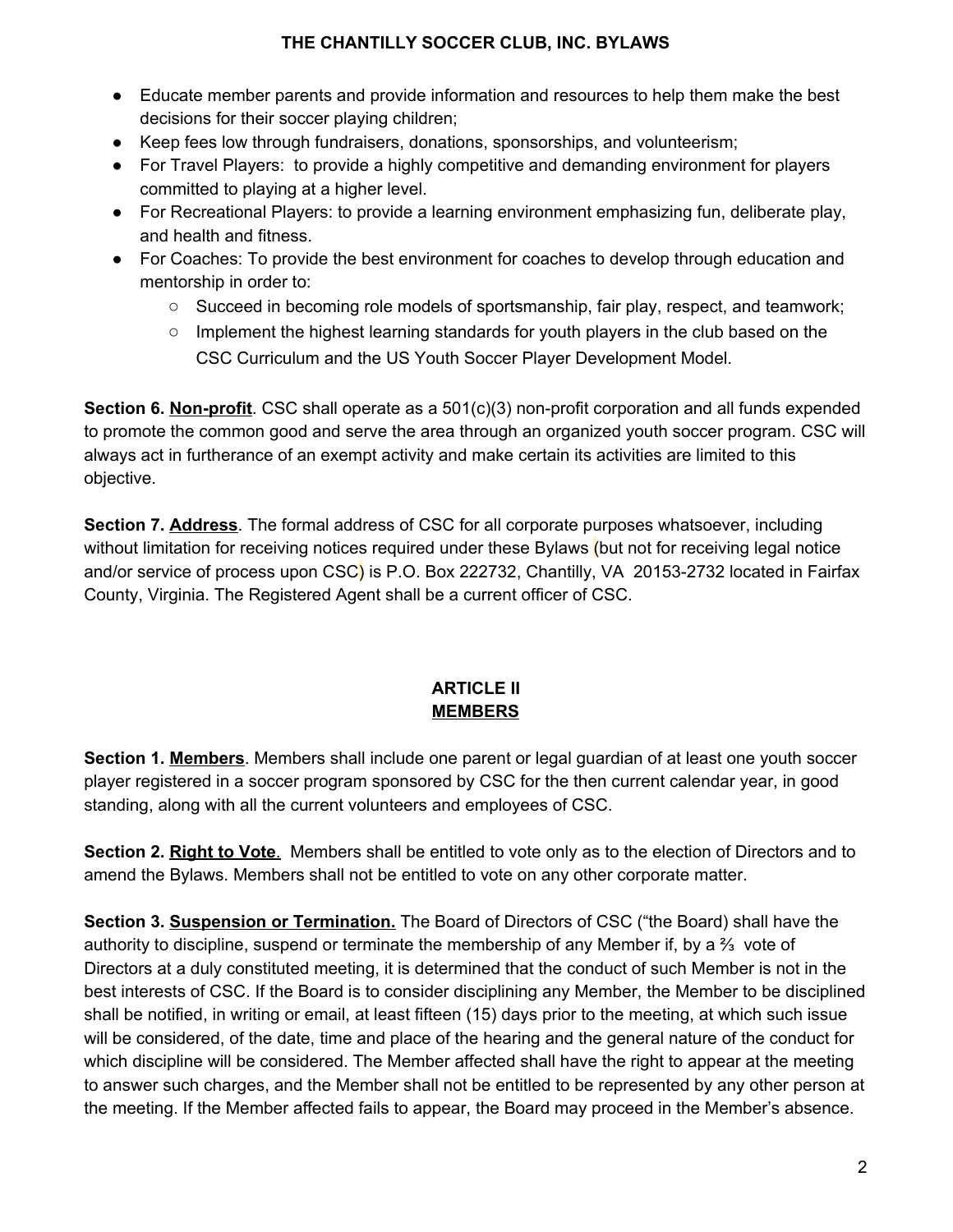**Section 4. Special Meetings**. There will be informational meetings ("Special Meetings" or "Special Meeting") of the Members of CSC at such times, dates and places as established by the President or by majority resolution of the Board of Directors. Notice of Special Meetings will be posted on the calendar of the CSC website at least 10 days in advance to any such Special Meeting. Efforts will be made to avoid important religious holidays. The Special Meetings will be informational only: there may be reports to the Members from the Directors attending the Special Meeting and the Members will have the opportunity to raise any and all issues of concern. No CSC business will be transacted at any such Special Meeting, other than the nomination of Directors, as provided in Article III, Section 4. The President shall preside at all Special Meetings and the rules of order shall be determined by the President.

**Section 5**. **Annual General Meeting**. There will be an Annual General Meeting ("AGM" ) of the Members of CSC at a time, date, and place as established by the Board of Directors. Notice of such meeting will be posted in the calendar section on the CSC website at least 10 days in advance of the AGM. Members in attendance at the AGM will be entitled to vote on the election of Directors, as provided for in Article III, Section 5, and any amendments to the Bylaws proposed by the Board of Directors, as provided for in Article VIII, Section 1. Voting by proxy shall be allowed. All proxies shall be in writing and signed, but need not be sealed, witnessed or acknowledged, and shall be filed with the Secretary at or before the AGM.

## **ARTICLE III BOARD OF DIRECTORS**

**Section 1. Powers and Duties**. The Board of Directors shall manage and supervise the activities, policies, property, and affairs of CSC.

**Section 2**. **Number**. The Board of Directors shall consist of not less than three (3) and no more than twenty-one (21) members (each a "Director" and collectively as "Directors" or the "Board of Directors"). The number of Director positions to be filled in the subsequent calendar year may be increased or decreased by a majority vote of the then current Board of Directors. The Board of Directors shall not have authority to decrease the number of Directors below three (3) or increase the number of Directors above twenty-one(21).

**Section 3. Term**. The term of office of all Directors shall be two (2) years, subject to resignation or removal as provided in these Bylaws.

**Section 4. Nomination**. Nominations for Directors will take place at a Special Meeting to be held in the month immediately prior to the AGM (typically in November) of each year. Any such nomination must be seconded by another Member and accepted by the nominee at the Special Meeting when nominations take place. If the nominee is not present, the nomination can be accepted by the Secretary, provided said nominee has provided prior written or emailed notice to the Secretary of his or her wishes to accept the nomination for a Director position when offered. If, at the Special Meeting in the month immediately prior to the AGM (typically in November), the number of Members nominated to become Directors is equal to or less than the number of Director positions to be filled on the Board, there shall be no need to conduct a vote and the Directors will be considered by elected acclamation.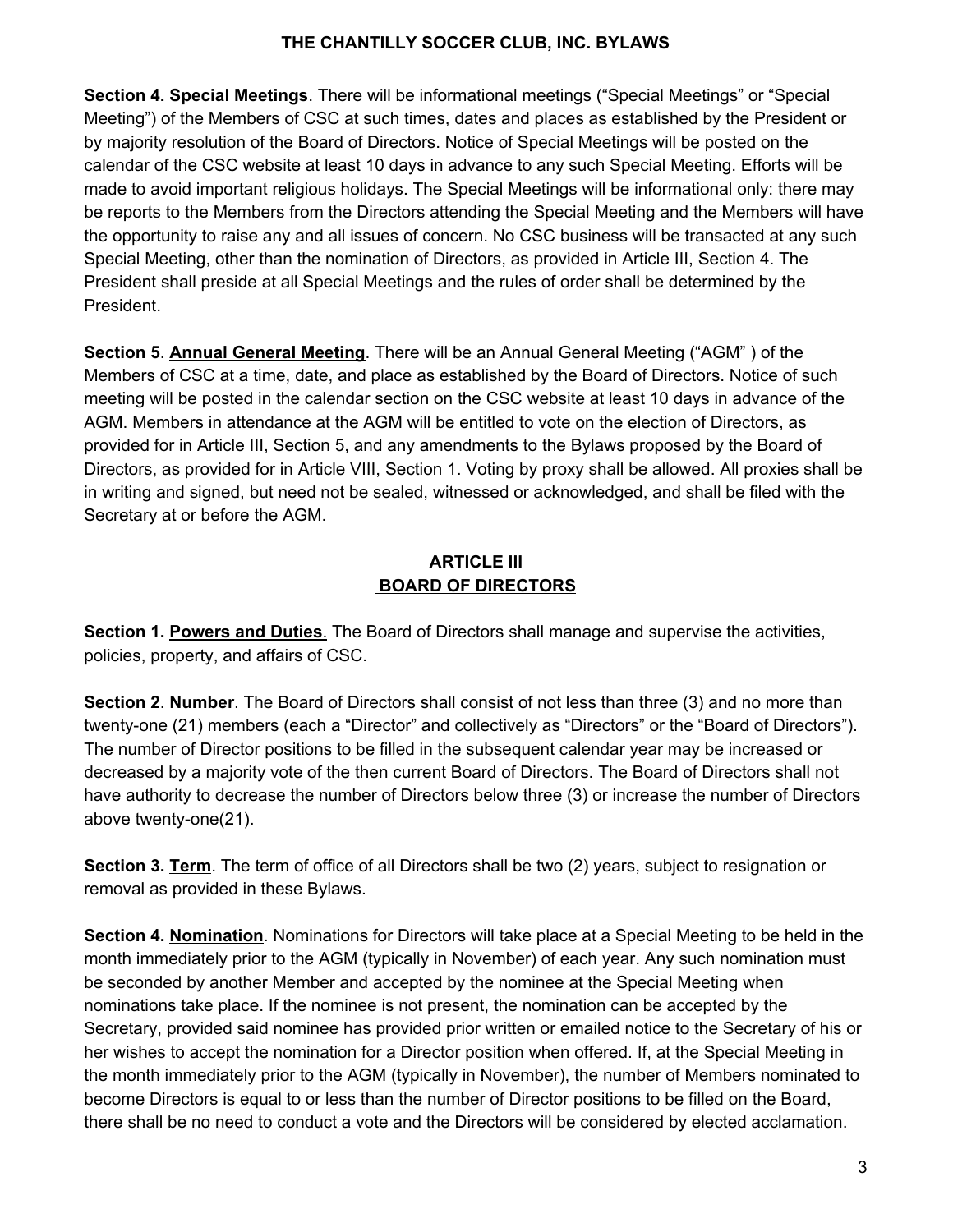**Section 5. <b>Election**. Directors will be elected by a simple majority of those Members in attendance at the AGM and those Members who have voted by proxy.

**Section 6. Resignation**. A Director may resign at any time by giving written notice of such resignation to CSC and such resignation shall take effect at the time specified in the notice or, if no time is specified, at the of acceptance thereof as determined by the Board of Directors.

**Section 7. Removal.** Any Director may be removed with or without cause by a vote of ⅔ of the Directors. A Director who misses four (4) consecutive regularly scheduled Board meetings may be removed from the Board by the vote of a majority of the directors on the Board (excluding the absentee director), unless good cause for such absences is established to the satisfaction of the majority of the other Board members.

**Section 8. Vacancies.** Vacancies in the Board of Directors shall be filled by a majority vote of the remaining directors for the remaining term.

### **Section 9. Board Meetings**.

**(a)** The Board of Directors shall meet ("a Board Meeting") whenever deemed necessary upon the call of the President or upon the call of at least fifty percent (50%) of the Directors, provided that the Board of Directors shall meet at least once each fiscal year.

**(b)** Pursuant to applicable laws § 13.1-844.2 of the Commonwealth of Virginia, the Board of Directors may meet by remote communication provided that all Directors participating can simultaneously hear and be heard by one another.

**(c)** Pursuant to applicable laws of the Commonwealth of Virginia, any action of the Board of Directors may be taken without a meeting provided that the action is taken by consent of all members of the Board of Directors and-provided- further that the consent of each Director is in writing (including email). Such consents shall be filed with the minutes of CSC.

**(d)** The President shall preside at all meetings of the Board of Directors and the rules of order shall be *Robert's Rule of Order.*

**Section 10. Notice**. Notice of the date time and place of each meeting of the Board of Directors shall be given by the Secretary or the President to each Director at least ten (10) days prior to the date of the meeting, provided that any Director may waive such notice in writing or by attending such meeting without protest prior to the commencement of the meeting.

**Section 11. Quorum**. The presence of a majority of the Directors at any meeting shall constitute a quorum for the transaction of business. Action by a majority of the Directors present at a meeting at which a quorum is present shall constitute the act of the Board of Directors. There shall be no proxy voting at Board Meetings.

### ARTICLE IV **COMMITTEES**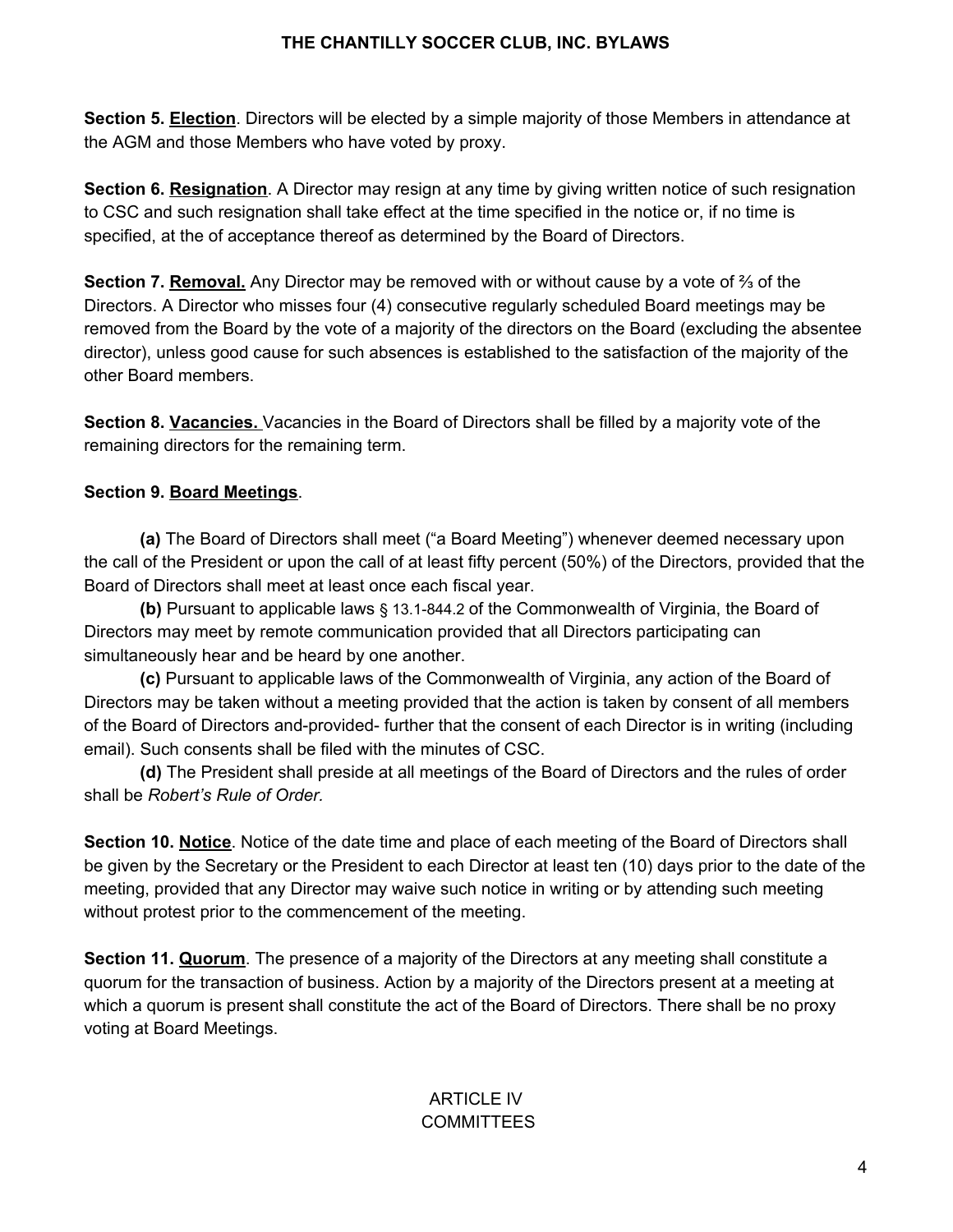**Section 1. Committees, Appointment and Authority.** The Board of Directors, by resolution adopted by the affirmative vote of a majority of the Directors, may designate two or more Directors, and/or other Members, to constitute a special or standing committee, which committee shall have and may exercise all such authority and power of the Board as shall be provided in such resolution and may be permitted by law.

**Section 2. Term.** The term of any such committee shall be set forth in the resolution establishing such committee or, if no term is set forth, until such time as a resolution revoking the authority and the power of the committee is adopted by an affirmative vote of a majority of the Directors.

## ARTICLE V **OFFICERS**

**Section 1. Titles, Election and Term.** The Officers of CSC shall be members of the Board of Directors and shall consist of a President, a Vice President, a Secretary, and a Treasurer, together with such other Officers as the Board of Directors shall from time to time determine (collectively, "the Officers"). The Officers shall be elected every two years by a majority of the Board of Directors at the first Board Meeting following the beginning of the fiscal year of the election year and shall serve until they resign, are removed, or their successors are elected.

**Section 2**. **Resignation**. Any Officer may resign at any time by giving written notice to CSC and such resignation shall take effect at the time specified therein or if no time is specified, at the time of acceptance thereof as determined by the Board of Directors.

**Section 3. Removal.** The Officers serve at the pleasure of the Board of Directors and may be removed at any time, with or without cause, by a  $\frac{2}{3}$  vote of the Board of Directors. An Officer who misses four (4) consecutive regularly scheduled Board meetings may be removed from the Board by the vote of a majority of the directors on the Board (excluding the absentee officer), unless good cause for such absences is established to the satisfaction of the majority of the other Board members

**Section 4. Vacancies**. Vacancies occurring among the Officers shall be filled by the Board of Directors.

**Section 5. President.** The President shall be the chief executive officer of CSC and shall oversee and be responsible for directing the affairs of CSC including but not limited to signing contracts and other documents on behalf of CSC, negotiating with vendors and other third parties concerning business opportunities and interests of CSC, and signing and/or directing the CSC Treasurer to sign for the expenditure or payment of CSC monies to all person or entities to whom/which CSC is or may be liable.

**Section 6. Vice President**. The Vice President of Administration ("Vice President") shall serve as the chief executive officer in the absence- death or incapacitation- ("absence") of the President, shall act with the same authority as the President (but only in the absence of the President), and shall perform other duties as assigned by the President and/or the Board of Directors.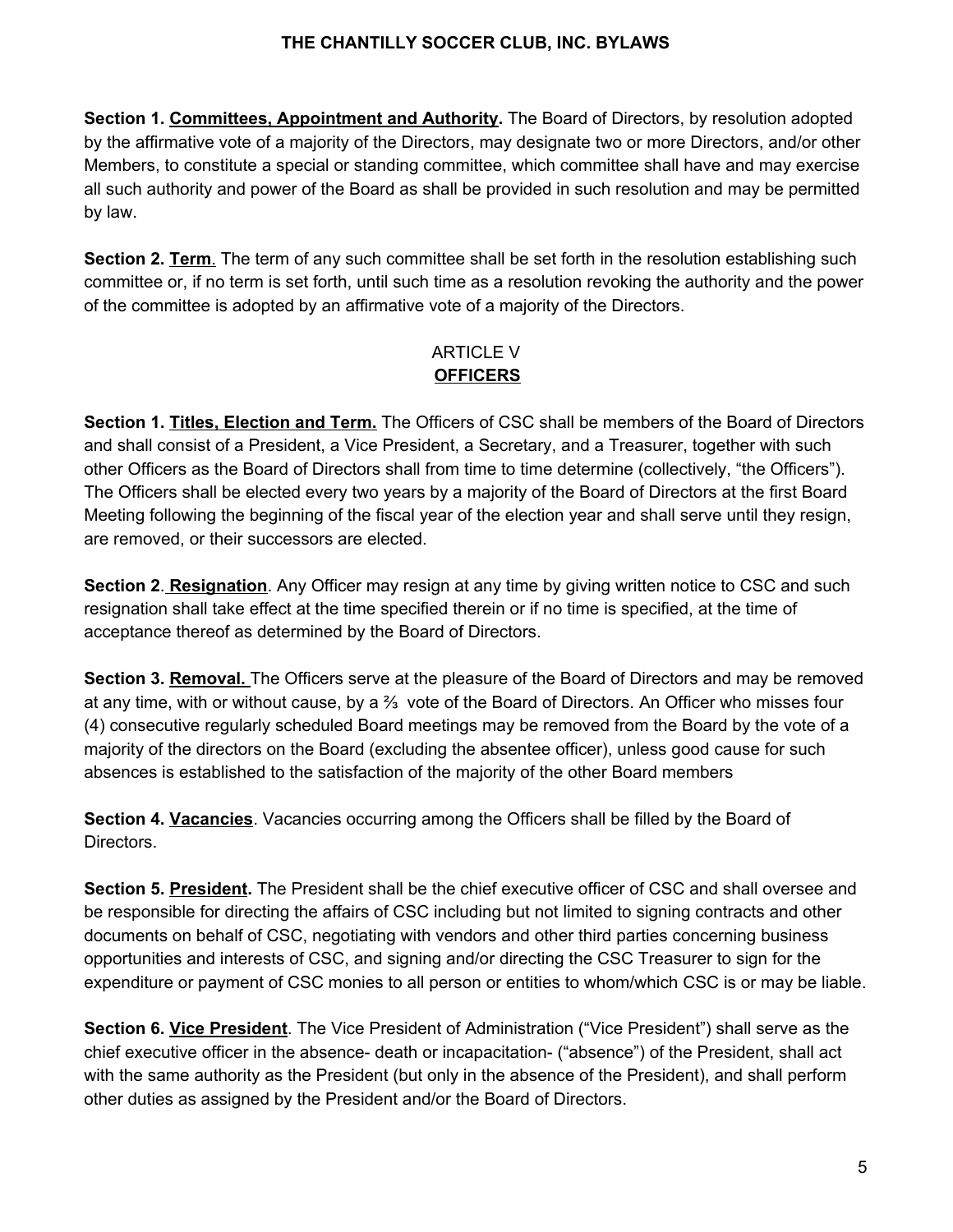**Section 7. Secretary.** The Secretary shall keep the minutes of the meetings of the Board of Directors of CSC and the informational Club Meetings meeting with the members, shall give notice of the meetings as required by these Bylaws or as required by law, shall be custodian of the records and the seal of CSC and, in general, shall perform all duties incident to the office of a secretary of a corporation..

**Section 8. Treasurer**. The Treasurer shall keep the fiscal accounts of CSC, shall have charge of and be responsible for all funds, receipts and disbursements of CSC and, in general, shall perform all the duties incident to the officer of treasurer of a corporation. The Treasurer shall render reports to the President and Board of Directors in the form and at times requested by the President or the Board of Directors. The Treasurer shall be responsible for the preparation and filing of the annual report of CSC, as required by law.

### **ARTICLE VI FISCAL RECORDS**

**Section 1. Books and Records.** CSC shall keep correct and complete books and records of account. All books and records may be inspected by any Director, or his/her attorney, for proper purpose, at any reasonable time.

**Section 2. Audited Financial Statements**. There will be a periodic independent audit of the financial records of CSC. Such audit will be ordered by the Board of Directors and conducted by an independent certified public accounting firm. The time elapsed between such audits shall not exceed five (5) years. The most recent unaudited and most recent audited Financial Statements of CSC will be made available to the Members at the Annual General Meeting.

**Section 3. Fiscal Year.** The fiscal year of CSC shall begin on the 1st day of January of each year and end on the 31 st day of December of each year.

### **ARTICLE VII MISCELLANEOUS**

**Section 1. Publication of Bylaws, Policies and Procedures**. CSC shall maintain a website and post its Bylaws, Policies, and Procedures on such website. As of the date of ratification of these Bylaws, the CSC website is [http://www.chantillysoccerclub.org/.](http://www.chantillysoccerclub.org/)

**Section 2. Indemnification.** To the fullest extent permitted by law, CSC shall indemnify a person made or threatened to be made a party to a proceeding by reason of that person's former or current status as an officer or director of CSC against any liability incurred with respect to the proceeding (including reasonable attorney's fees and expenses).

**Section 3**. **Liability.** To the fullest extent permitted by the Act, the personal liability of the directors, officers, committee members, employees, and volunteers of CSC is hereby eliminated.

**Section 4. Conflict of Interest.** Prior to election, hiring, or appointment, all volunteers, employees, and members of the Board of Directors shall provide a full, written disclosure of interests, relationships, and